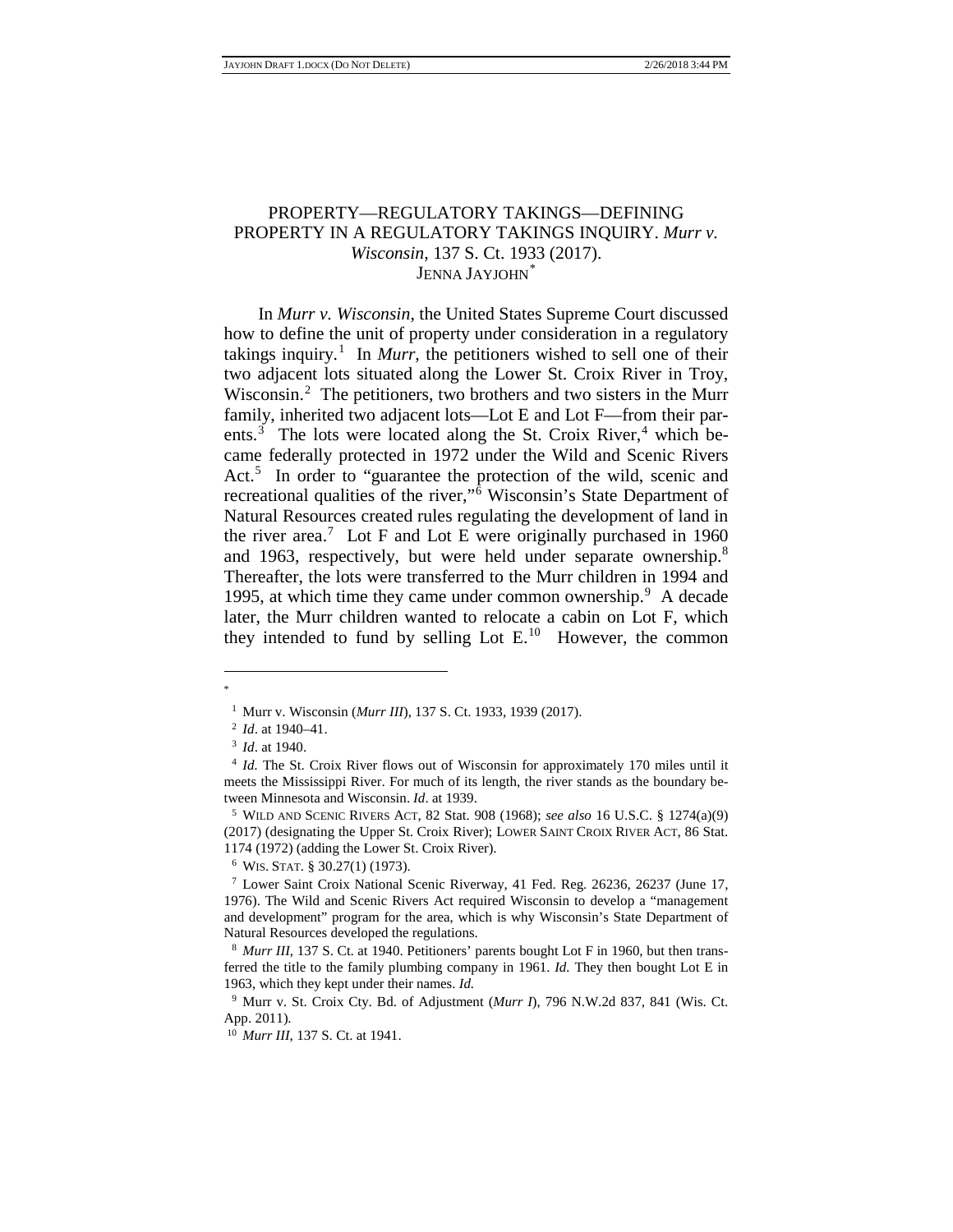ownership of the lots effectively unified and merged the adjacent parcels of land and subjected the property to the regulations,  $11$  barring their separate sale or development. $^{12}$  $^{12}$  $^{12}$ 

After the St. Croix County Board of Adjustment denied the Murrs' request for a variance<sup>[13](#page-1-2)</sup> to allow the separate sale or use of the lots, the state courts affirmed the denial. $14$  Subsequently, the Murrs brought a separate suit in Wisconsin state court alleging that the regu-lations constituted a regulatory taking<sup>[15](#page-1-4)</sup> in violation of the Fifth Amendment.<sup>16</sup> The Circuit Court of St. Croix County granted summary judgment for the State, reasoning that there was not a regulatory taking because the petitioners still had other options for the use and enjoyment of their property<sup>[17](#page-1-6)</sup> and because they had not been deprived of the property's entire economic value. [18](#page-1-7) On appeal, the Wisconsin Court of Appeals stated that the property at issue must first be defined before the court could determine whether there was a regulatory taking. [19](#page-1-8) Petitioners wanted the court to analyze the effects of the regu-lation on Lot E only, but the court of appeals rejected their request.<sup>[20](#page-1-9)</sup>

<span id="page-1-0"></span><sup>&</sup>lt;sup>11</sup> *Id.*; WIS. ADMIN. CODE NR  $\S$  118.02(3) (2017). Localities were required to adopt regulations similar to the rules promulgated by the Wisconsin State Department of Natural Resources. *See* St. Croix County, Wis., Ordinance §17.36(I)(4)(a) (2005).

<span id="page-1-1"></span><sup>12</sup> *See* WIS. ADMIN. CODE NR § 118.06(1)(a)(2)(a) (2017) (preventing the use of lots as separate building sites unless they have one acre of land suitable for development); *Id*. at NR § 118.08(4)(a)(2) (2017) (providing that adjacent lots under common ownership may not be sold or developed as separate lots if they do not meet the size requirement).

<span id="page-1-2"></span><sup>&</sup>lt;sup>13</sup> Local zoning authorities could grant variances from the regulations where enforcement would create "unnecessary hardship." WIS. ADMIN. CODE NR § 118.09(4)(b) (2004); ST. CROIX COUNTY, WIS., ORDINANCEs § 17.09.232 (2003).

<sup>14</sup> *Murr I*, 796 N.W.2d at 840–46.

<sup>15</sup> *Murr III*, 137 S. Ct. at 1941.

<span id="page-1-5"></span><span id="page-1-4"></span><span id="page-1-3"></span><sup>&</sup>lt;sup>16</sup> *Id.* The Fifth Amendment provides the Takings Clause, which protects private property from being "taken for public use, without just compensation." U.S. CONST. amend. V. While originally thought to only apply to physical takings, the Supreme Court extended the principles to regulatory takings, declaring that "while property may be regulated to a certain extent, if regulation goes too far it will be recognized as a taking." Pa. Coal Co. v. Mahon, 260 U.S. 393, 415 (1922).

<span id="page-1-6"></span><sup>&</sup>lt;sup>17</sup> *Murr III,* 137 S. Ct. at 1941. The Court offered other options, such as keeping the original cabin, relocating the cabin, or building a new residence across both lots. *Id.* 

<span id="page-1-7"></span><sup>&</sup>lt;sup>18</sup> *Id.* ("The parties each submitted appraisal numbers to the trial court. Respondents' appraisal included values of \$698,300 for the lots together as regulated; \$771,000 for the lots as two distinct buildable properties; and \$373,000 for Lot F as a single lot with improvements . . . Petitioners' appraisal included an unrebutted, estimated value of \$40,000 for Lot E as an undevelopable lot, based on the counterfactual assumption that it could be sold as a separate property."). 19 Murr v. State (*Murr II*), No. 2013AP2828, 2014 WL 7271581, \*4 (Wis. Ct. App.

<span id="page-1-8"></span><sup>2014).</sup>

<span id="page-1-9"></span><sup>&</sup>lt;sup>20</sup> *Id.* (relying on Wisconsin precedent in Zealy v. Waukesha, 548 N.W.2d 528 (Wis. 1996)).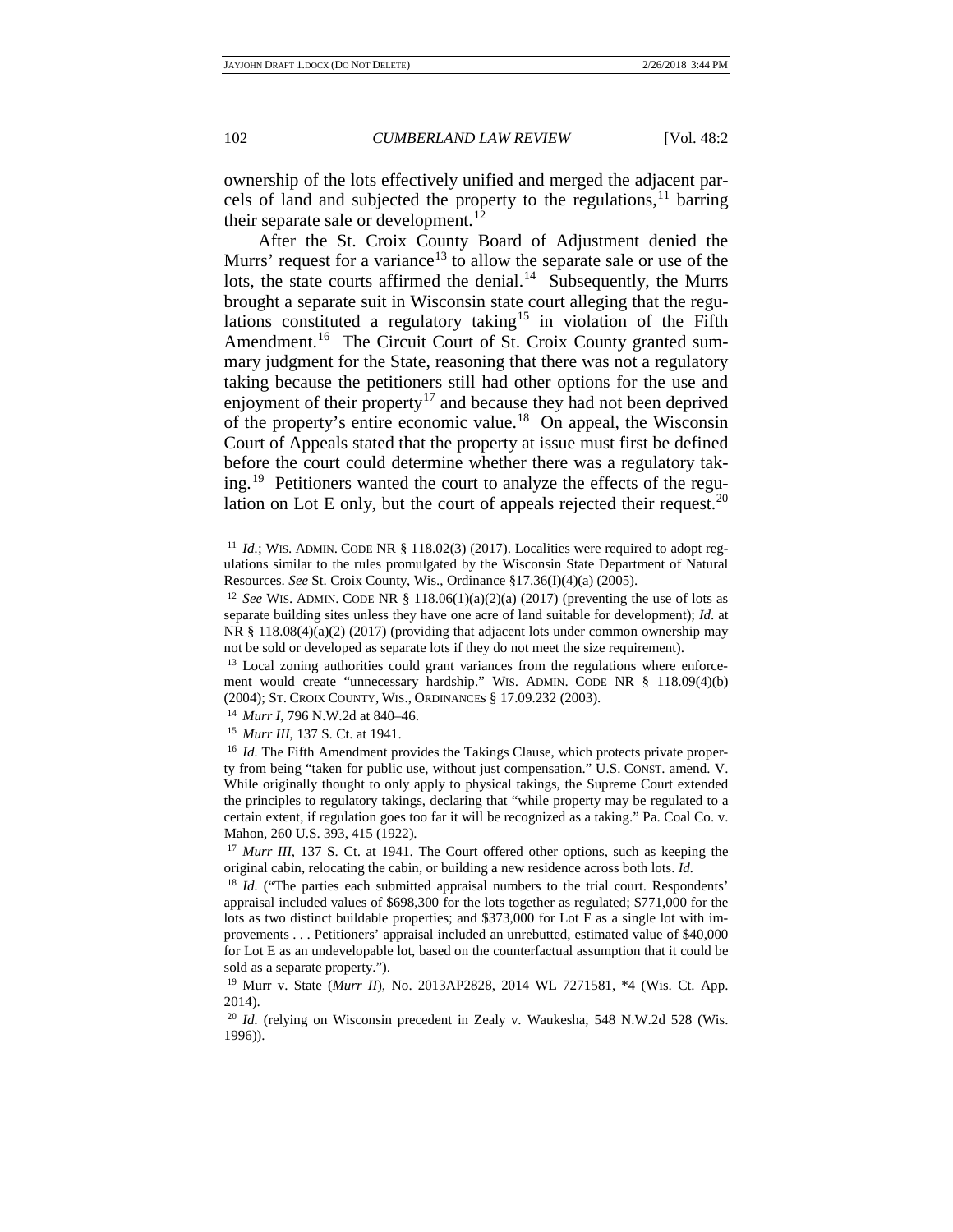Instead, the court held that the takings analysis must consider the effect of the regulation on the property as a whole.<sup>21</sup> The court of appeals affirmed the trial court's decision, explaining that the petitioners could not have reasonably expected to use the lots separately because they knew about the merger laws when they acquired both lots.<sup>[22](#page-2-1)</sup> The Supreme Court of Wisconsin denied discretionary review, but the Supreme Court of the United States granted certiorari to determine whether the takings analysis can be confined to the lot in question— Lot E—without considering the petitioners' ownership of the adjacent  $\text{lot.}^{23}$  $\text{lot.}^{23}$  $\text{lot.}^{23}$ 

The Supreme Court ultimately held that determining whether a regulating taking occurred required evaluating Lots E and F together as a single piece of property. $24$  The Court reasoned that the "proper unit of property" for the takings analysis should be Lots E and F as a single parcel because "reasonable expectations about property ownership" would lead a landowner to anticipate that the lots would be considered together.<sup>25</sup> The Court explained that, in order to objectively determine what a landowner would anticipate, courts must consider the reasonable expectations of property ownership by looking at: (1) the treatment of the land under state and local  $law;^{26}(2)$  $law;^{26}(2)$  $law;^{26}(2)$  the physical characteristics of the land;<sup>[27](#page-2-6)</sup> and (3) the prospective value of the regu-lated land.<sup>[28](#page-2-7)</sup>

In analyzing the first factor, the Court held that the state and local regulations, specifically the merger provision, created a reasonable

<sup>21</sup> *Murr II*, No. 2013AP2828 at \*5.

<span id="page-2-1"></span><span id="page-2-0"></span><sup>&</sup>lt;sup>22</sup> *Id.* at \*8. The court charged petitioners with the knowledge of the merger, stating that "even if [petitioners] did intend to separately develop or sell Lot E, that expectation of separate treatment became unreasonable when they chose to acquire Lot E in 1995, after their having acquired Lot F in 1994." *Id.* at \*8.

<span id="page-2-2"></span><sup>23</sup> *Murr III*, 137 S. Ct. at 1942.

<sup>24</sup> *Id.* at 1948.

<span id="page-2-4"></span><span id="page-2-3"></span><sup>&</sup>lt;sup>25</sup> *Id.* According to the Court, determining the proper unit of property requires considering how a landowner would anticipate his property be considered in a takings inquiry based on "reasonable expectations about property ownership." *Id*. at 1943–45

<span id="page-2-5"></span><sup>26</sup> *Id*. at 1945 (*citing* Ballard v. Hunter, 204 U.S. 241, 262 (1907) (in particular, how the land is bounded or divided under the law is important to the determination because "[t]he reasonable expectations of an acquirer of land must acknowledge legitimate restrictions affecting his or her subsequent use and dispensation of the property.")). 27 *Murr III*, 137 S. Ct. at 1945–46 (distinguishing physical characters of the land and the

<span id="page-2-6"></span>particular geographical area should be considered because those would be subject to, or likely become subject to, regulations).

<span id="page-2-7"></span><sup>&</sup>lt;sup>28</sup> *Id.* (the regulation's effect on the value of the property should be evaluated, but courts should also take into consideration any mitigating factors that adds alternative value, such as increased privacy, recreational space, or preservation of "surrounding natural beauty.").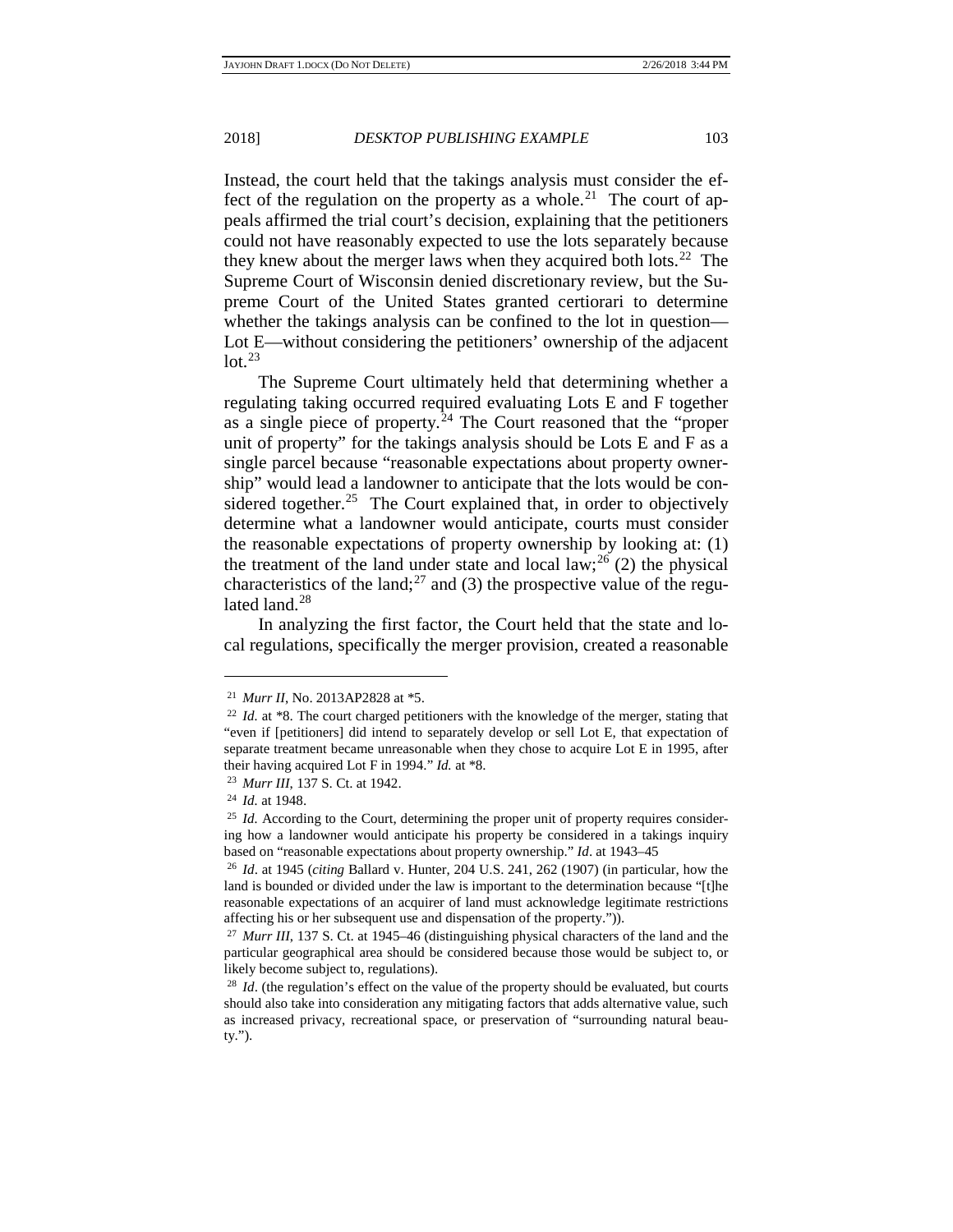expectation that the lots would be treated as a single piece of property, especially because they were only enacted when the Murrs voluntarily assumed common ownership of the two lots.<sup>29</sup> Next, the Court addressed the second factor and found that the location of the lots along the river could lead landowners to anticipate public regulations affecting their use of the land because the area around the river was protected by a reasonable and valid law. $30$  Lastly, the court held that the effects of the regulations in restricting the development or separate sale of the lots are mitigated by the valuable benefits that come from considering the parcel as a whole.<sup>31</sup> Ultimately, the Court concluded that the lots should be treated as a single parcel in the takings inquiry, and that the Wisconsin state courts were correct in finding that there was not a "compensable taking" that resulted from the regulations.[32](#page-3-3) In establishing this objective test for determining the proper parcel in a takings inquiry, the Court clarified the method for analyzing government takings without forcing a rigid, binding formula on lower courts.<sup>[33](#page-3-4)</sup>

Years before *Murr* was decided, the Court introduced an early test for regulatory takings in *Penn Central Transportation Company v. City of New York*. [34](#page-3-5) In *Penn Central*, the petitioner alleged that the city "took" his property when his applications to build on existing landmarks were denied because of the 1965 Landmarks Preservation Law.<sup>35</sup> In 1967, the Grand Central Terminal<sup>[36](#page-3-7)</sup> in New York—owned by Penn Central—was designated as a "landmark" under the Land-mark Preservation Law.<sup>[37](#page-3-8)</sup> Penn Central entered into an agreement with Union General Properties ("UGP") to develop a multistory office building above the Terminal, which would increase Penn Central's

<sup>29</sup> *Murr III*, 137 S. Ct. at 1948.

<span id="page-3-0"></span><sup>30</sup> *Id*.

<span id="page-3-2"></span><span id="page-3-1"></span><sup>31</sup> *Id.* at 1948–49. The combined value of the lots valued around \$698,300, whereas valued separately at \$4373,000 (Lot F) and \$40,000 (Lot E). *Id*. at 1948–49. The Court reasoned that the "value added by the lots" combination shows their complementarity and supports their treatment as one parcel." *Id*. at 1949.

<sup>&</sup>lt;sup>32</sup> *Id.* at 1948–49.<br><sup>33</sup> *Id.* at 1950.

<span id="page-3-3"></span>

<span id="page-3-5"></span><span id="page-3-4"></span><sup>&</sup>lt;sup>34</sup> Penn Cent. Transp. Co. v. City of New York (*Penn Central III*), 438 U.S. 104, 138 (1978).

<span id="page-3-6"></span><sup>35</sup> *Id*. at 119; *See* N.Y. CITY ADMIN. CODE LANDMARKS PRES. AND HISTORIC DIST. LAW § 25-301(b) (2006) (enacting legislation for "the protection, enhancement, perpetuation and use of improvements and landscape features of special character or special historical or aesthetic interest or value.")

<span id="page-3-8"></span><span id="page-3-7"></span><sup>36</sup> *Penn Central III*, 438 U.S. at 115 (originally opened in 1913, the Terminal is an eightstory building in midtown Manhattan primarily used as a railroad station).

<sup>37</sup> *Id*. at 115–16.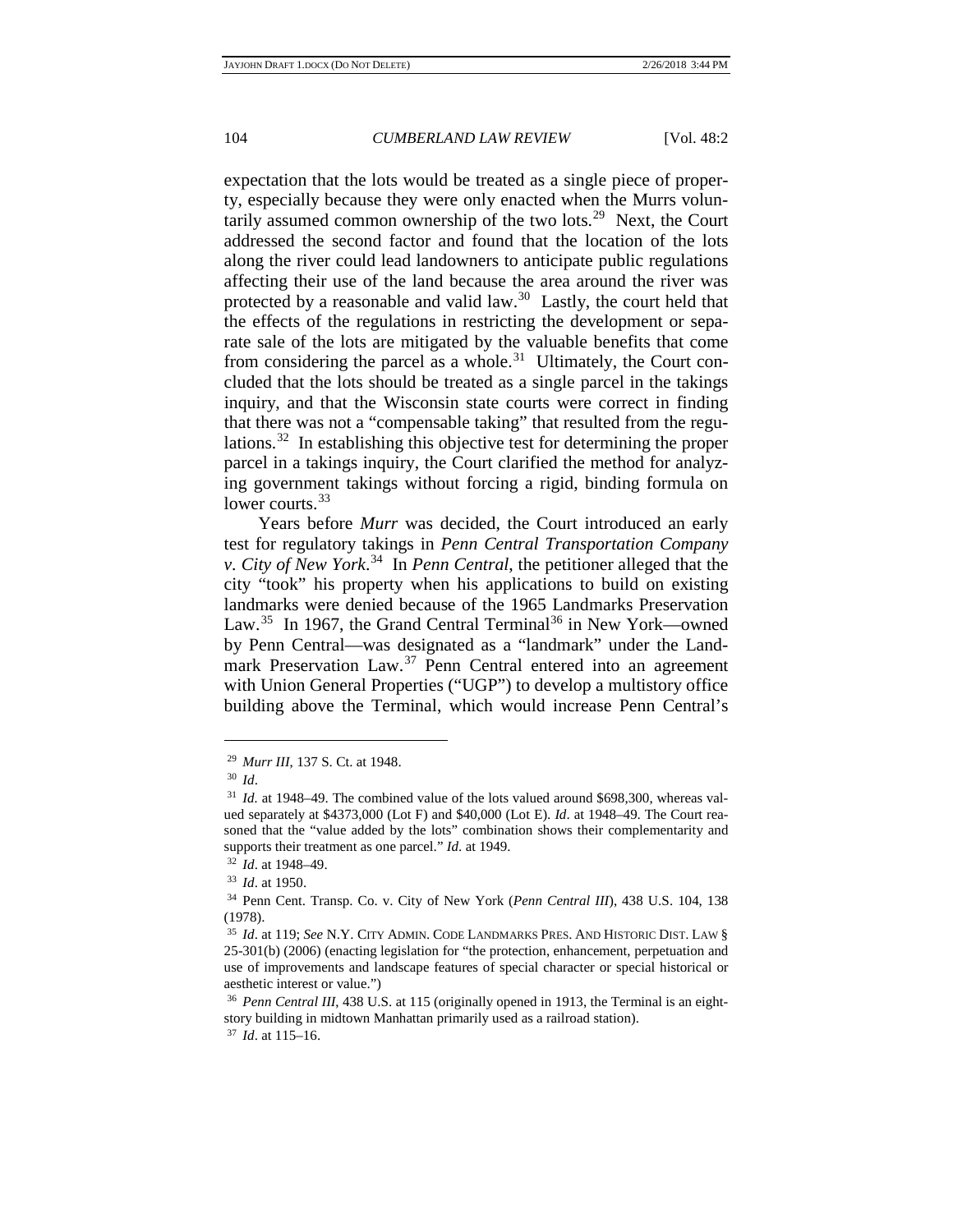income through leasing agreements.<sup>38</sup> After the corporations' appli-cations<sup>[39](#page-4-1)</sup> for permission to construct the office building were denied,[40](#page-4-2) they filed suit in the New York Supreme Court, Trial Term, alleging that the Landmarks Preservation Law resulted in a regulatory taking that required compensation.<sup>41</sup> The trial court granted injunctive and declaratory relief, but did not award damages for the temporary taking.<sup>42</sup> The New York Supreme Court, Appellate Division, reversed, holding that the regulations limiting the development of the landmark were a necessary and legitimate public purpose and that Penn Central failed to show that they had been unconstitutionally de-prived of all economical use of their property.<sup>[43](#page-4-5)</sup> The New York Court of Appeals affirmed, holding that Penn Central was not denied their property in violation of the Due Process Clause of the Fourteenth Amendment.<sup>44</sup> On appeal, the Supreme Court addressed the issue of whether the restrictions were a compensable taking. It held that the regulation did not constitute a taking because the law was a reasonable and permissible exercise of state power with a public purpose, and because Penn Central was not deprived of all economic use.[45](#page-4-7)

The Court first laid out significant factors in a takings analysis, including the economic impact of the regulation on the claimant, eco-nomic expectations, and the "character of the governmental action."<sup>[46](#page-4-8)</sup> The Court explained that land-use regulations are permissible when they reasonably promote "health, safety, morals, or general welfare,"

<span id="page-4-1"></span><span id="page-4-0"></span><sup>&</sup>lt;sup>38</sup> *Id.* at 116.<br><sup>39</sup> Two separate plans—Breuer I and Breuer II Revised—were submitted for approval. *Penn Central III*, 438 U.S. at 116. Breuer I was designed as a 55-story building added to the top of the Terminal. *Id*. Breuer II Revised planned for tearing and stripping down parts of the Terminal's façade, then building a 53-story building. *Id*. at 116–17.

<span id="page-4-2"></span><sup>&</sup>lt;sup>40</sup> While both plans seemingly satisfied the applicable zoning ordinance, they were denied by the Commission: "Landmarks cannot be divorced from their settings particularly when the setting is a dramatic and integral part of the original concept. The Terminal, in its setting, is a great example of urban design. Such examples are not so plentiful in New York City that we can afford to lose any of the few we have. And we must preserve them in a meaningful way—with alterations and additions of such character, scale, materials and mass as will protect, enhance and perpetuate the original design rather than overwhelm it." *Penn. Central III*, 438 U.S. at 118. 41 *Id.* at 119.

<span id="page-4-5"></span><span id="page-4-4"></span><span id="page-4-3"></span><sup>42</sup> *Id*. 43 *Id.* at 119–20 (citing Penn Central Transp. Co. v. City of New York (*Penn Central I*), 377 N.Y.S.2d 20 (1975)).

<span id="page-4-6"></span><sup>44</sup> *Penn Central III*, 438 U.S. at 120–21 (citing Penn Central Transp. Co. v. City of New York, 366 N.E.2d 1271 (1977)).

<span id="page-4-7"></span><sup>45</sup> *Penn Central III*, 438 U.S. at 138.

<span id="page-4-8"></span><sup>46</sup> *Id*. at 124.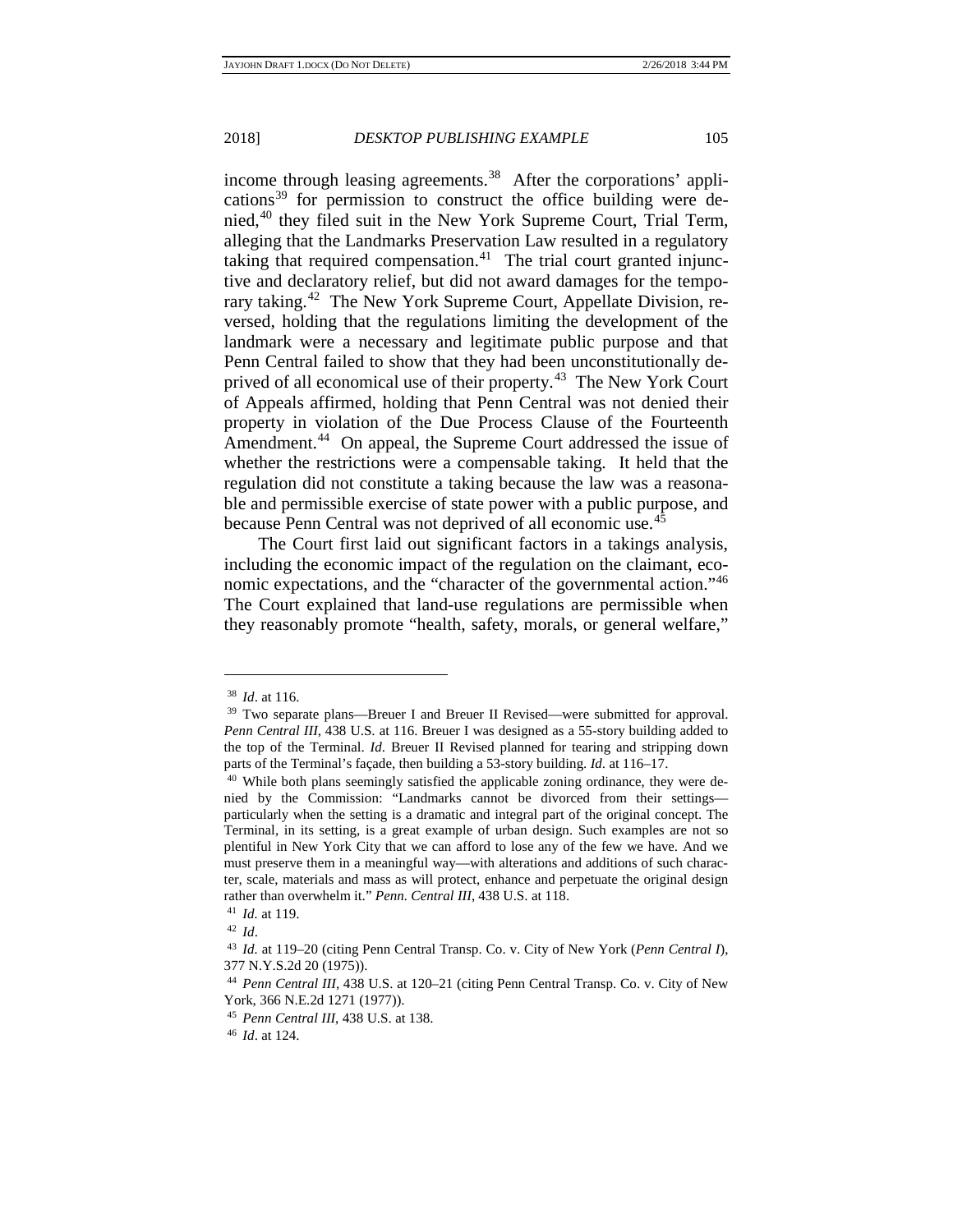even if they prohibit the most beneficial use of the property. $47$  Implicit in the case is the difference between "all" beneficial use and "the most" beneficial use of property, designating the deprivation of the former as compensable and the latter as not compensable.<sup>[48](#page-5-1)</sup> The Court determined that Penn Central was not denied all economically beneficial and productive use of the property because the analysis must consider the effect of the regulation on the parcel of property as a whole rather than just the targeted portion of the property.<sup>[49](#page-5-2)</sup>

Penn Central's argument that the airspace above the terminal was a separate, valuable property interest of which they were deprived was unsuccessful, for the Supreme Court specified that the analysis "does not divide a single parcel into discrete segments and attempt to determine whether rights in a particular segment have been entirely abrogated."[50](#page-5-3) The Court's reasoning for its holding focused on the validity of the regulation based on its purpose, the reasonableness of the effects on the property, and the opportunities for economically beneficial uses of the property.<sup>[51](#page-5-4)</sup> While the Court did not lay out a specific formula for determining what constitutes a taking, it established an important foundation consisting of various factors to evaluate in a takings analysis.

A few years later, the Supreme Court again reviewed regulatory takings in *Lucas v. South Carolina Coastal Council*. [52](#page-5-5) In the case, the petitioner—Lucas—bought two beachfront lots in 1968 with the in-tention of building a home on each lot.<sup>[53](#page-5-6)</sup> Two years later, the Beachfront Management Act was enacted by the South Carolina legislature in an attempt to manage development in "coastal zones."[54](#page-5-7) As a re-

<span id="page-5-1"></span><span id="page-5-0"></span><sup>47</sup> *Id*. at 125 (quoting Nectow v. Cambridge, 277 U.S. 183, 188 (1928)). 48 *See id.* (asserting that "this Court has upheld land-use regulations that destroyed or adversely affected recognized real property interests. Zoning laws are, of course the classic example, which have been viewed as permissible governmental action even when prohibiting the most beneficial use of the property.") (citations omitted).

<sup>49</sup> *Id*. at 130–31.

<span id="page-5-3"></span><span id="page-5-2"></span><sup>50</sup> *Id*. at 130.

<span id="page-5-4"></span><sup>51</sup> *Penn Central III*, 438 U.S. at 136–38.

<sup>52</sup> See Lucas v. South Carolina Coastal Council, 505 U.S. 1003, 1007 (1992).

<sup>53</sup> *Id*. at 1006–07.

<span id="page-5-7"></span><span id="page-5-6"></span><span id="page-5-5"></span><sup>54</sup> Congress passed the federal Coastal Zone Management Act of 1972, and South Carolina subsequently initiated a similar act of its own in 1977. *Id*. at 1007. South Carolina's Coastal Zone Management Act created the South Carolina Coastal Council and required owners of "critical area" coastal zone land to get a permit before using the land for something other than "the use the critical area was devoted to on [September 28, 1977]." *Id.* at 1007–08 (citing S.C. CODE ANN. § 48-39-10 (1987)). Critical zones included beaches and immediately adjacent sand dunes. *Lucas*, 505 U.S. at 1007–08 (1992) (citing S.C. CODE ANN. § 48-39-10(J) (1987)).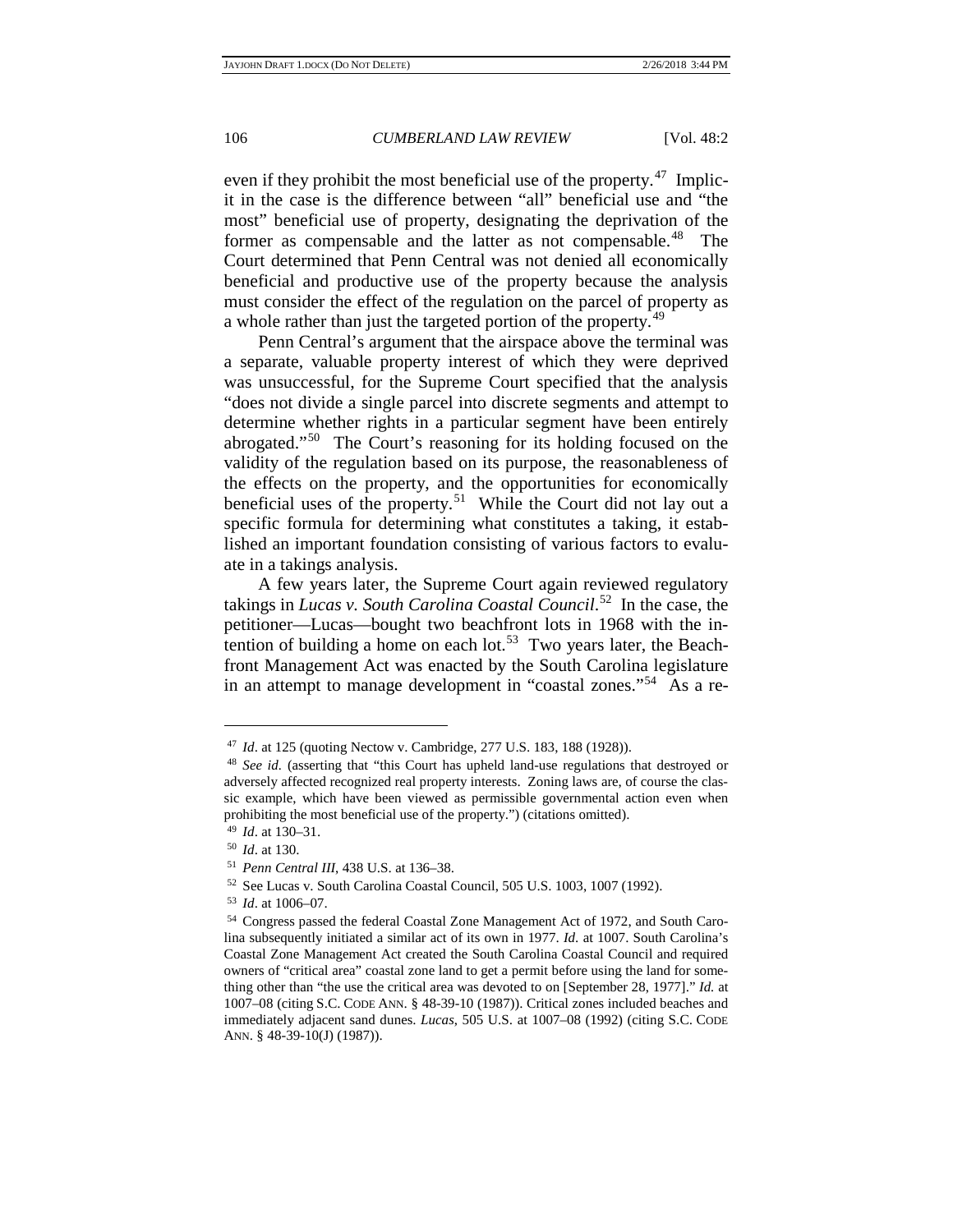sult of the Beachfront Management Act, Lucas was prohibited from developing any permanent habitable structures on either lot.<sup>[55](#page-6-0)</sup> Lucas filed suit, contending that the Act constituted a taking of his property "without just compensation."[56](#page-6-1) The South Carolina Court of Common Pleas held that the Beachfront Management Act effectively "took" the properties because it "deprive[d] Lucas of any reasonable economic use of the lots, . . . eliminated the unrestricted right of use, and render[ed] them valueless."<sup>[57](#page-6-2)</sup> The Supreme Court of South Carolina reversed, holding that: (1) no compensation is required when the relevant law or regulation is designed to "prevent serious public harm;"<sup>[58](#page-6-3)</sup> and (2) that Lucas conceded that the Beachfront Management Act met that purpose when acknowledging that it was "properly and validly designed to preserve . . . South Carolina's beaches."<sup>[59](#page-6-4)</sup> The U.S. Supreme Court granted certiorari to give insight as to when, and under what circumstances, a regulation requires a landowner to be compensated for a "taking."<sup>[60](#page-6-5)</sup>

The Court reversed and remanded the decision, asserting that the Supreme Court of South Carolina applied an improper analysis to the circumstances.[61](#page-6-6) In reviewing the lower court's justification for denying compensation based on the "police power"<sup>[62](#page-6-7)</sup> and "harmful or noxious use<sup>"[63](#page-6-8)</sup> analyses, the Supreme Court rejected those tests, asserting that they were an "early attempt to describe in theoretical terms why government may, consistent with the Takings Clause, affect property values by regulation without incurring an obligation to compensate . . . . "<sup>[64](#page-6-9)</sup>

After rejecting the older approaches, the Court explained the ap-

<span id="page-6-1"></span><span id="page-6-0"></span><sup>55</sup> *Lucas*, 505 U.S. at 1007.

<sup>56</sup> *Id*. at 1009.

<span id="page-6-2"></span><sup>57</sup> *Id.*

<sup>58</sup> *Id*. at 1010 (*quoting* Mugler v. Kansas, 123 U.S. 623 (1887)).

<span id="page-6-4"></span><span id="page-6-3"></span><sup>59</sup> *Lucas*, 505 U.S. at 1010 (*quoting* Lucas v. South Carolina Coastal Council, 404 S.E.2d 895, 896 (1991)).

<span id="page-6-7"></span>

<span id="page-6-6"></span><span id="page-6-5"></span><sup>&</sup>lt;sup>60</sup> *Id.* at 1007.<br><sup>61</sup> *Id.* at 1022.<br><sup>62</sup> Regulations that restrict the use of property to prevent serious public harm do not require compensation. *Mugler*, 123 U.S. at 669. The Supreme Court of South Carolina contended that the Beachfront Management Act was an example of such "police power" because it prevented construction on a coastal zone, which the court assumed to be a threat to a public resource that equated to "serious public harm." *Lucas,* 505 U.S. at 1010.

<span id="page-6-8"></span><sup>63</sup> *Lucas*, 505 U.S. at 1022. The "harmful or noxious use" analysis stems from a line of cases recognizing that the exercise of government power to prevent uses of property that create public nuisances does not require compensation. *See generally Mugler*, 123 U.S. 623 (1887).

<span id="page-6-9"></span><sup>64</sup> *Lucas*, 505 U.S. at 1022–23.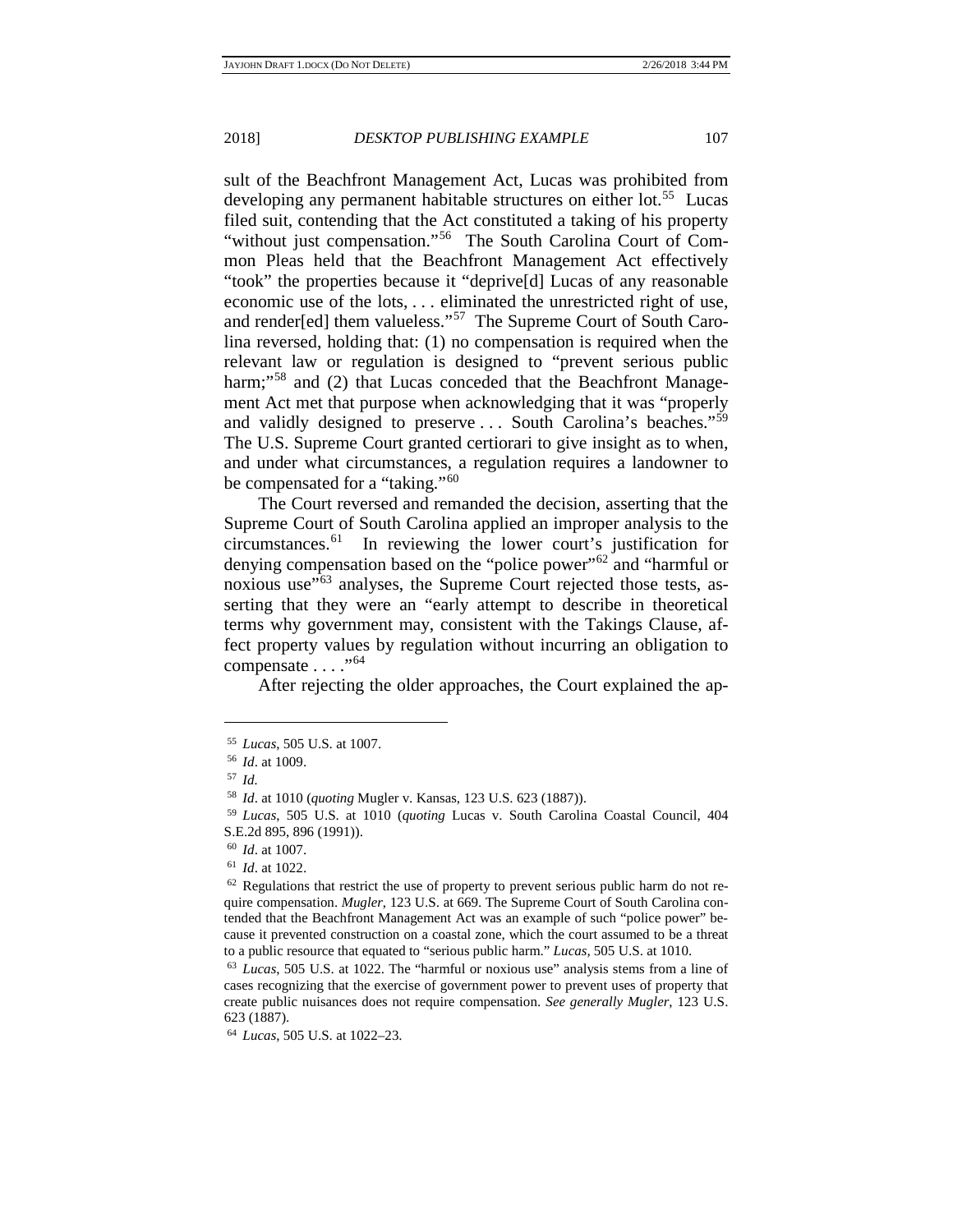propriate contemporary standard, which is that "the Fifth Amendment Takings Clause is violated when the land-use regulation 'does not substantially advance legitimate state interests or denies an owner economically viable use of his land.'"[65](#page-7-0) The Court went on to assert that a regulation denies all beneficial or productive use of land when it limits the use of the land more than the existing limitations on the landowner's title under state property and nuisance laws.<sup>[66](#page-7-1)</sup> If the regulation creates that effect, then it qualifies as a "total taking" and re-quires compensation to the landowner.<sup>[67](#page-7-2)</sup> To determine whether the regulation goes to that extent, courts must consider the degree of harm to public lands and resources, or adjacent private property, posed by the landowner's use of the property, the social value of the use and the suitability of the use to the locality in question, and the "relative ease with which the alleged harm can be avoided through measures taken by the claimant and government (or adjacent private landowners) alike."[68](#page-7-3)

In reversing and remanding the case, the Supreme Court instructed South Carolina courts to follow the contemporary takings analysis, but implied that the Beachfront Management Act's prohibition on habitable improvements constituted a compensable taking because it is unlikely that South Carolina's common-law principles of nuisance and property law would prohibit such uses. $69$  The Court's holding updated the analysis for determining when a regulation is a "taking" that requires compensation and emphasized that a landowner must be compensated when the regulation denies all economically beneficial or productive use of the land.<sup>[70](#page-7-5)</sup> The Court, however, continued to allow flexibility in the analysis by permitting state courts to compare the limitations of the regulations with limitations inherent in state property and nuisance law principles.<sup>[71](#page-7-6)</sup>

Subsequently, in *Palazzolo v. Rhode Island*, the Supreme Court began to consider the takings analysis and the onerousness of the regulations with more focus on the concepts of reasonableness and expectations.[72](#page-7-7) The petitioner, Anthony Palazzolo, owned three unde-

<span id="page-7-0"></span><sup>65</sup> *Id*. at 1016 (*quoting* Agins v. City of Tiburon, 447 U.S. 255, 260 (1980) (emphasis omitted)).

<sup>66</sup> *Id*. at 1029.

<sup>67</sup> *Id*. at 1029–30.

<span id="page-7-4"></span><span id="page-7-3"></span><span id="page-7-2"></span><span id="page-7-1"></span><sup>68</sup> *Id.* at 1030–31 (*citing* RESTATEMENT (SECOND) OF TORTS §§ 826-28(a)–(c), 831 (Am. Law Inst.1972)).

<sup>69</sup> *See Id*. at 1031–32.

<sup>70</sup> *Lucas*, 505 U.S. at 1030

<span id="page-7-6"></span><span id="page-7-5"></span><sup>71</sup> *Id.* at 1029.

<span id="page-7-7"></span><sup>72</sup> *See* Palazzolo v. Rhode Island, 533 U.S. 606, 627 (2001).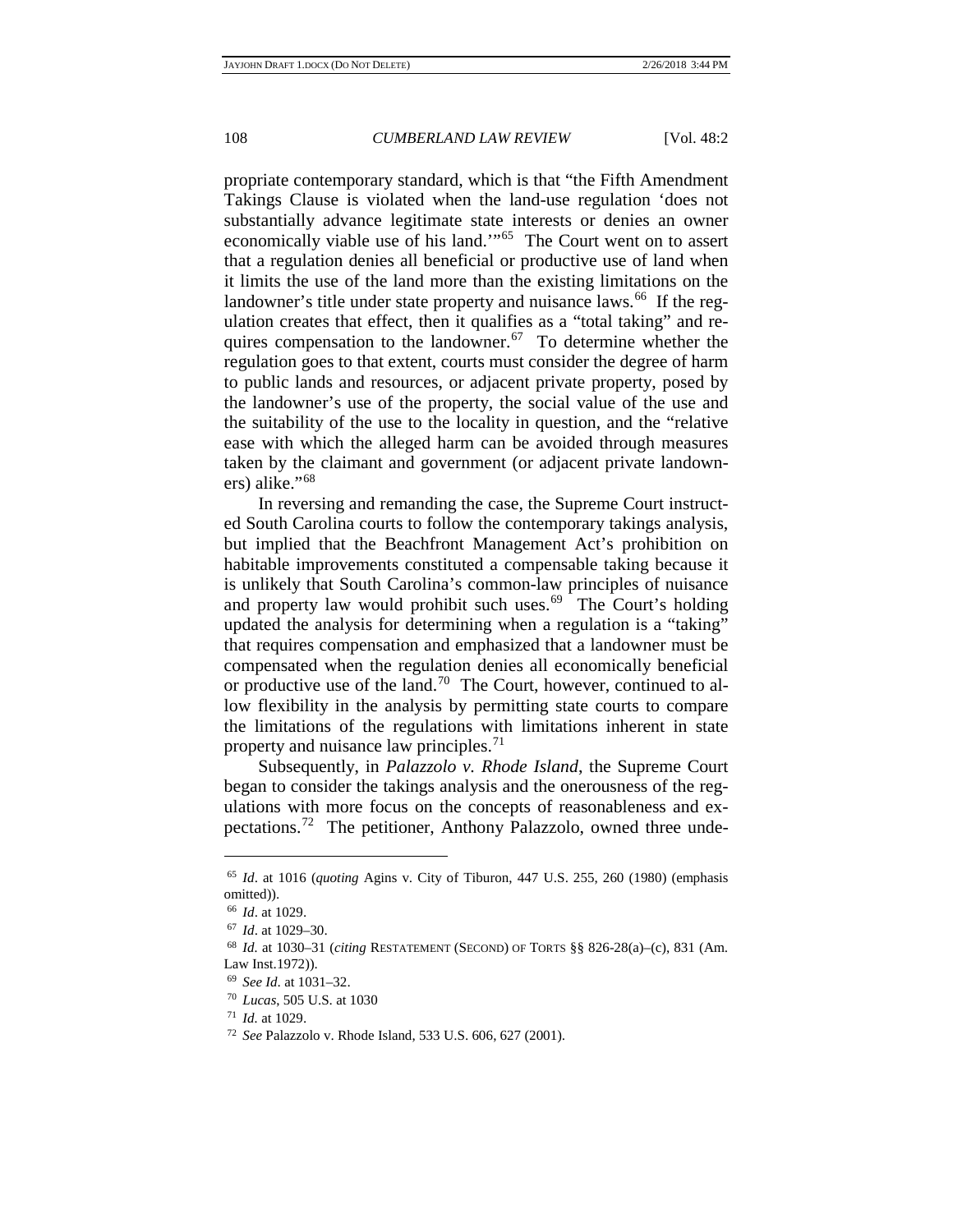veloped, adjacent parcels of property along Misquamicut State Beach in Westerly, Rhode Island.<sup>[73](#page-8-0)</sup> Petitioner's corporation—Shore Gardens, Inc. ("SGI")—bought the lots in 1959 with the intention of de-veloping the land.<sup>[74](#page-8-1)</sup> SGI made several unsuccessful attempts to develop the land, $75$  as state agencies repeatedly denied them permission.<sup>[76](#page-8-3)</sup> In 1971, the Rhode Island Coastal Resources Management Council was created to protect the State's coastal properties in various ways, such as limiting development of designated "coastal wetlands."<sup>[77](#page-8-4)</sup> When SGI's corporate charter was revoked in 1978, Palazzolo acquired the title.<sup>[78](#page-8-5)</sup> Petitioner then requested permission to develop the property along the water, which was protected as a "coastal wetland."<sup>[79](#page-8-6)</sup> The Council denied both petitioner's 1983 request and 1985 request, explaining that an exception to the regulation only applies if the proposed use serves "a compelling public purpose which provides benefits to the public as a whole as opposed to individual or private interests."[80](#page-8-7)

After Rhode Island state courts affirmed the Council's decision, the petitioner brought an inverse condemnation action<sup>[81](#page-8-8)</sup> in Rhode Island Superior Court, asserting that the regulations constituted a compensable total taking. $82$  The court ruled against the petitioner,  $83$  and the Rhode Island Supreme Court affirmed on several grounds, including the argument that the petitioner could not challenge the regula-tions because they predated his acquisition of title.<sup>[84](#page-8-11)</sup> The court also held that there was no taking because there was evidence of \$200,000 worth of development value in the upland portion of the property not directly on the water, contradicting the petitioner's argument that the regulation deprived him of all economically beneficial use of the

 $\overline{a}$ 

<sup>79</sup> *Id*.

<sup>73</sup> *Id*. at 611–13.

<span id="page-8-0"></span><sup>74</sup> *Id*. at 613.

<span id="page-8-2"></span><span id="page-8-1"></span><sup>75</sup> Many of the applications were for different plans to fill in the salt marsh portions of the property in order to construct buildings on the land. *Id.* at 613–14.

<span id="page-8-4"></span><span id="page-8-3"></span><sup>76</sup> *Id*. at 613–15. 77 *Id*. at 614 (*citing* 1971 R.I. Pub. Laws, ch. 279, § 1; 46 R.I. Gen. Laws Ann. § 46-23-1 (West 1971)).

<span id="page-8-5"></span><sup>78</sup> *Palazzolo*, 533 U.S. at 614.

<span id="page-8-8"></span><span id="page-8-7"></span><span id="page-8-6"></span><sup>&</sup>lt;sup>80</sup> *Id.* at 615 (quoting 16-2 R.I. Code R. §1:130(A)(1)).<br><sup>81</sup> An inverse condemnation action is "an action brought by a property owner for compensation from a governmental entity that has taken the owner's property without bringing formal condemnation proceedings." BLACK'S LAW DICTIONARY (10th ed. 2014).

<span id="page-8-9"></span><sup>82</sup> *Palazzolo*, 533 U.S. at 615–16.

<span id="page-8-10"></span><sup>83</sup> *Id*. at 616.

<span id="page-8-11"></span><sup>84</sup> Palazzolo v. State ex re. Tavares, 746 A.2d 707, 716 (2000).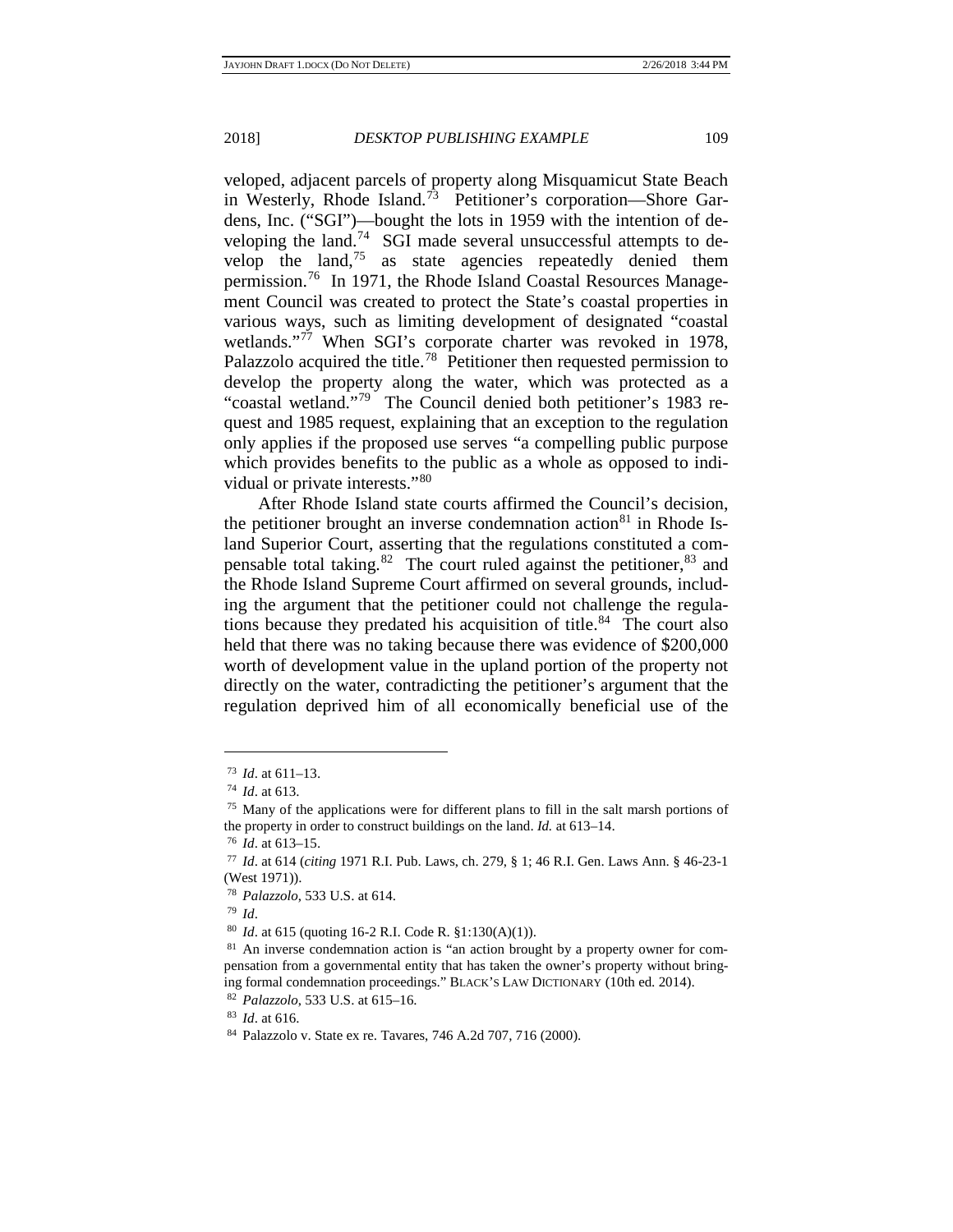land  $85$ 

The Supreme Court of the United States granted certiorari to evaluate the Rhode Island Supreme Court's holding.<sup>[86](#page-9-1)</sup> The Court disagreed with the lower court's ruling that the petitioner's claim was precluded because he was on notice of the predated regulation, and instead turned the discussion and focus to reasonable expectations.<sup>[87](#page-9-2)</sup> The Court started with the basic principle that the right to improve property is not unlimited, for it is subject to the reasonable exercise of state authority.<sup>[88](#page-9-3)</sup> As the Court explained, however, landowners have the right to challenge a regulation that they find unreasonable or onerous, implying that the reasonableness of regulations and state authority actions should be considered from the perspective of the landowners.[89](#page-9-4) In accordance with this principle, the Court asserted that a landowner cannot be precluded from challenging a regulation by asserting that they had notice because all landowners have "a right to challenge unreasonable limitations on the use and value of land."[90](#page-9-5)

Also under review was the holding that the petitioner was not denied all economically beneficial use. The Supreme Court affirmed that decision, agreeing that the land retained a \$200,000 development value.<sup>[91](#page-9-6)</sup> The retained value was, according to the Court, sufficient to mitigate the economic diminution resulting from the regulations, despite the fact that the development value was based on the upland area of the property.<sup>92</sup> The regulations affecting the property were considered as a whole, including the ones affecting the property along the water.<sup>93</sup> This essentially meant that the value of the unaffected portion of the land excused the unfavorable effects of the regulation on the rest of the property. The Supreme Court's holding added analytical factors to a takings inquiry, leading the way to a stronger focus on the reasonable expectations of a landowner and the applicability of the takings analysis to the whole property rather than the targeted portion. However, the Court did not give a comprehensive approach to identifying what unit of property should be considered in a takings analysis, leaving an opportunity to consider the issue in more depth in the future.

<span id="page-9-1"></span><span id="page-9-0"></span><sup>85</sup> *Id*. at 715.

<sup>86</sup> Palazzolo v. Rhode Island, 531 U.S. 923 (2000).

<span id="page-9-2"></span><sup>87</sup> *Palazzolo*, 533 U.S. at 626–27.

<span id="page-9-3"></span><sup>88</sup> *Id*. at 627.

<span id="page-9-5"></span><span id="page-9-4"></span><sup>89</sup> *Id*. 90 *Id*.

<span id="page-9-6"></span><sup>91</sup> *Id*. at 630–31.

<span id="page-9-8"></span><span id="page-9-7"></span><sup>92</sup> *Id.* at 630-31.

<sup>93</sup> *Palazzolo,* at 631–32.